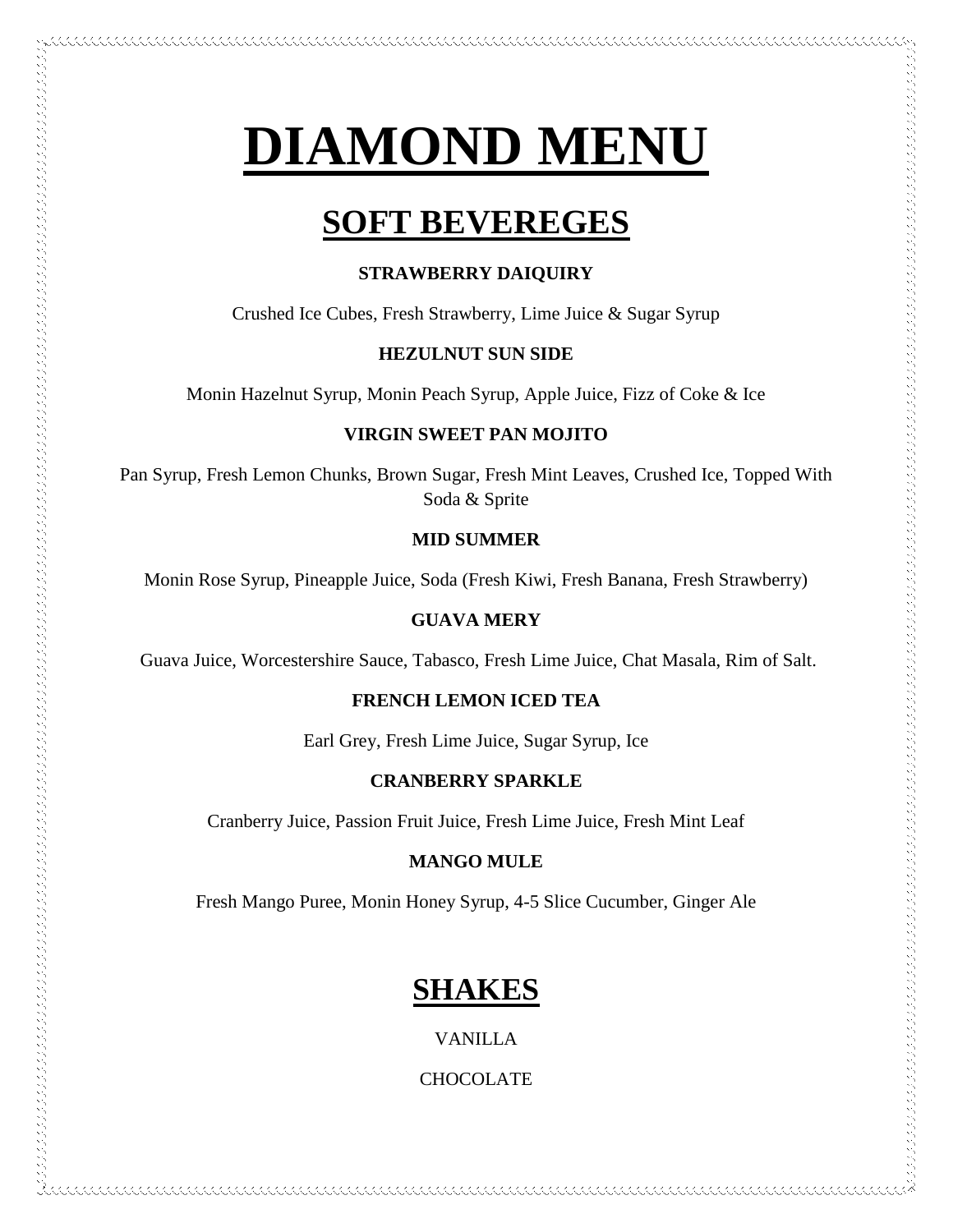MANGO

**STRAWBERRY** 

BANANA

# **SMOOTHIES**

CHIKOO WITH CHOCO SMOOTHIE

BANANA FIG SMOOTHIE

KIWI SMOOTHIE

# **FRESH JUICE**

WATER MELON JUICE

PINEAPPLE JUICE

# **JEHAN'S DELIGHT**

KESAR PISTA THANDAI

AAM PANNA

JAL JEERA

FRESH LIME SODA/WATER

COLD COFFEE

# **SOFT BEVEREGES**

**COKE** 

FANTA

KKAKAKAKAKAKAKAKAKAKAKAKAKAKAKA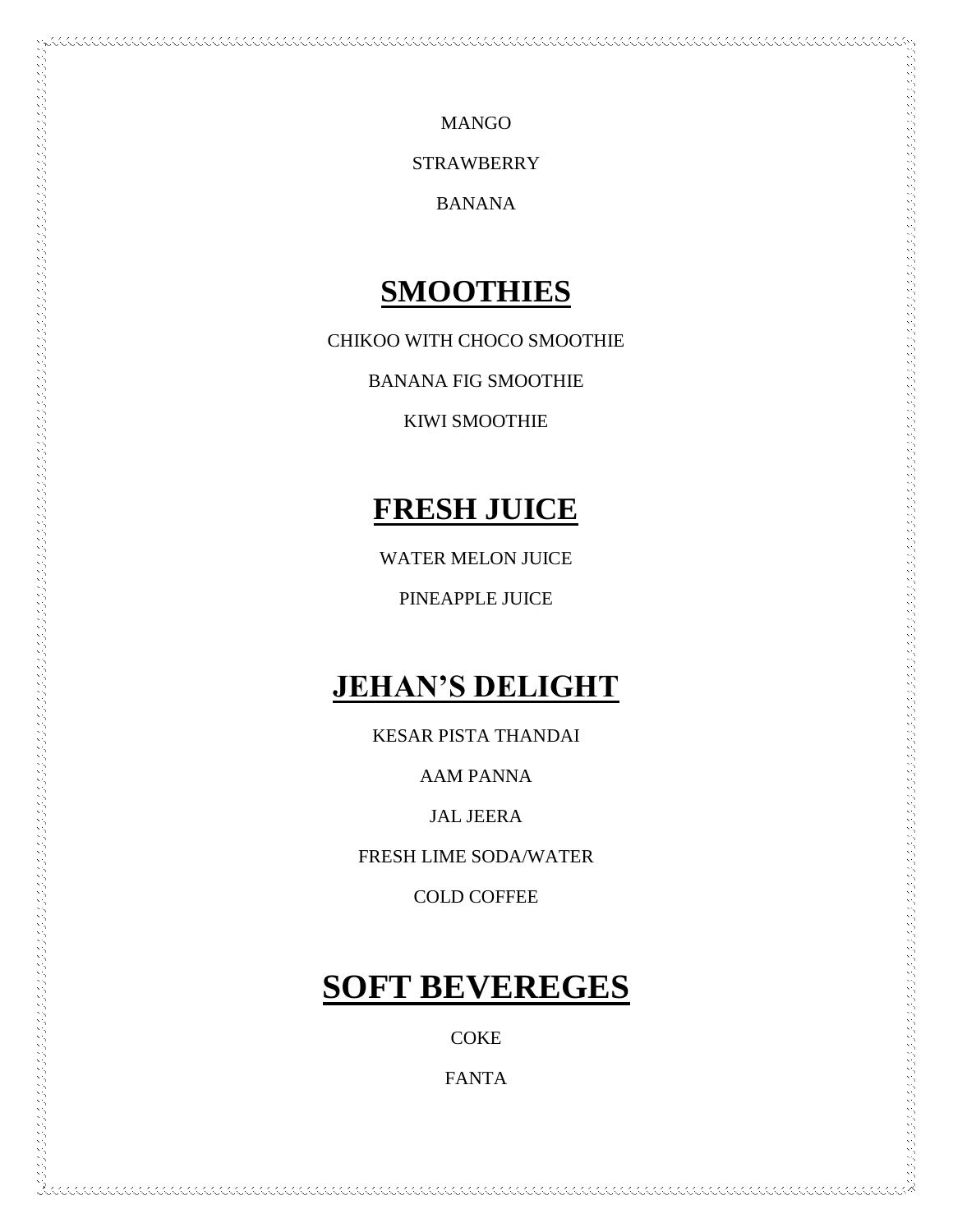LIMCA

SPRITE

MINERAL WATER BOTTLE (200 ml)

# **FLAVORS OF TEA**

Green Tea (Twinning's)

English breakfast (Twinning's)

Earl Grey (Twinning's)

Lemon Tea (Twinning's)

Assam Tea (Twinning's)

Darjeeling Tea (Twinning's)

# **FLAVOUR OF COFFEE**

 $\sim$  , and a construction of the construction of the construction of the construction of the construction of the construction of the construction of the construction of the construction of the construction of the construc

Filter Coffee

BLACK Coffee

Espresso Coffee

# **CHAAT STATION**

# **AMBALA WALE GOLGAPPE**

Traditional Atta & semolina poori along with pudina paani, heeng paani & meetha paani

# **ALOO TIKKI**

Mashed Boiled Potato, Roasted Channa Dal Patty, Plain Yoghurt, Meetha Chutney, Pomegranate & Garnishes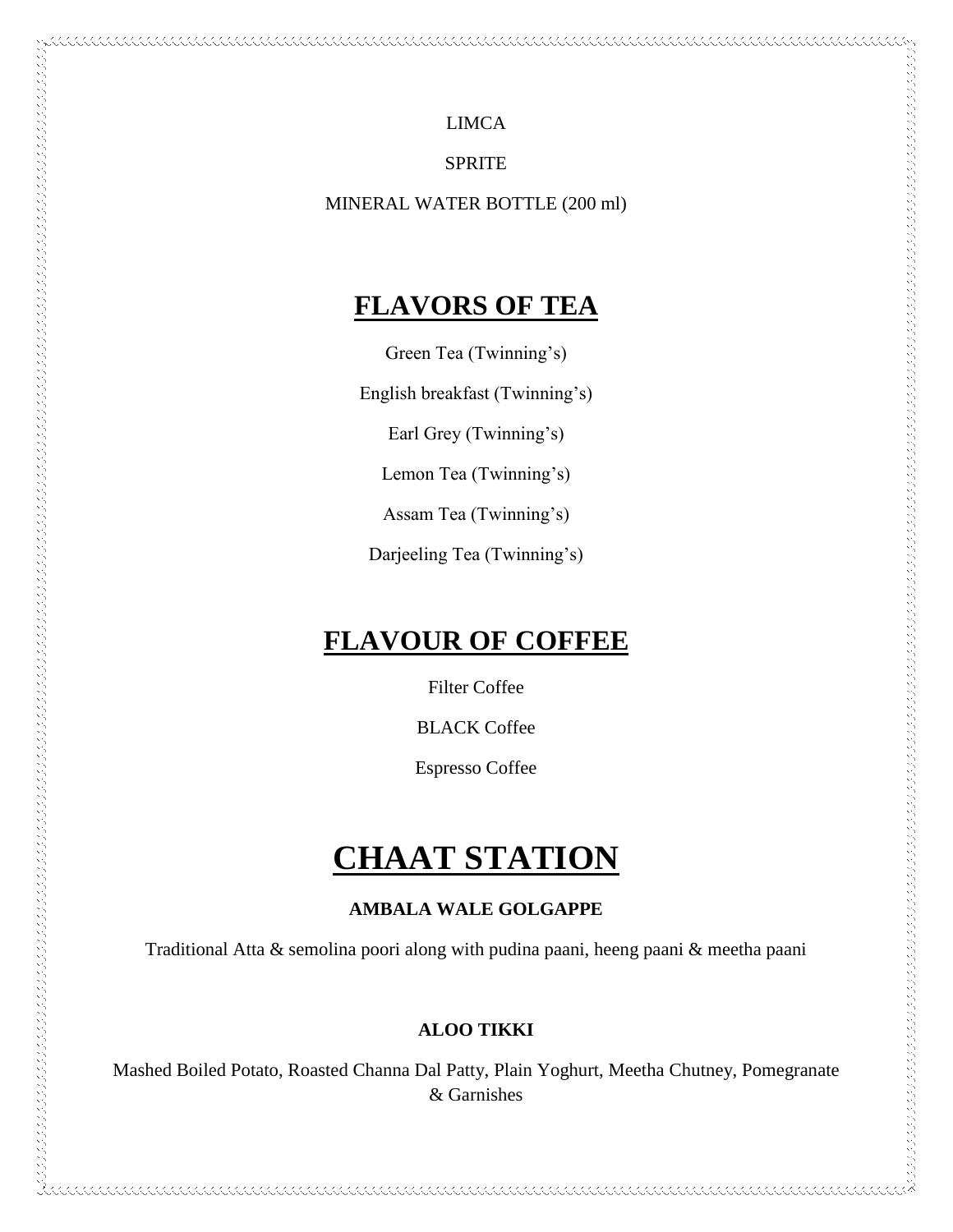# **CORN TIKKI**

Mashed Boiled Potato, Roasted Channa Dal with American Corn Patty, Plain Yoghurt, Meetha Chutney, Pomegranate & Garnishes

#### **STUFFED CHILLA**

Crispy Moog Dal Paste Pan Cake Stuffed With Cottage Cheese & Served With Mint and Amchur Chutney

### **PALAK CHILLA**

Crispy Moog Dal Mashed with green palak Paste Pan Cake Stuffed with Cottage Cheese & Served with Mint and Amchur Chutney

# **DAHI BHALLE & PAPDI**

Moong Dal Dumpling, Crispy Papdi with Yoghurt, Chutney & Garnishes

# **RAJ KACHORI AND LACCHA TOKRI**

Kachori filled with moong daal sprouts, dahi pakodi, diced potato and tamarind chutney, cilantro chutney topped with roasted cumin seed, pomegranate seeds and famous sev.

#### **BOMBAY PAV BHAAJI**

Assorted vegetable ragout cooked maharastrian style served with pav bread

# **MUTTER PATILA WITH KHASTA KACHODI**

Rajasthani khasta kachori served with yellow mutter, onion, lemon juice & garnishes

### **ANGREJI CHAAT**

Mixed Dry Fruit, Broccoli, Babycorn, Mushroom, Pepper with Chefs Special Spices.

### **PALAK PATTA CHAAT**

Palak patta dipped in besan batter deep fried served with amchur & mint chutney.

# **SOUTH INDIAN**

### **MASALA/PLAIN/PANEER DOSA**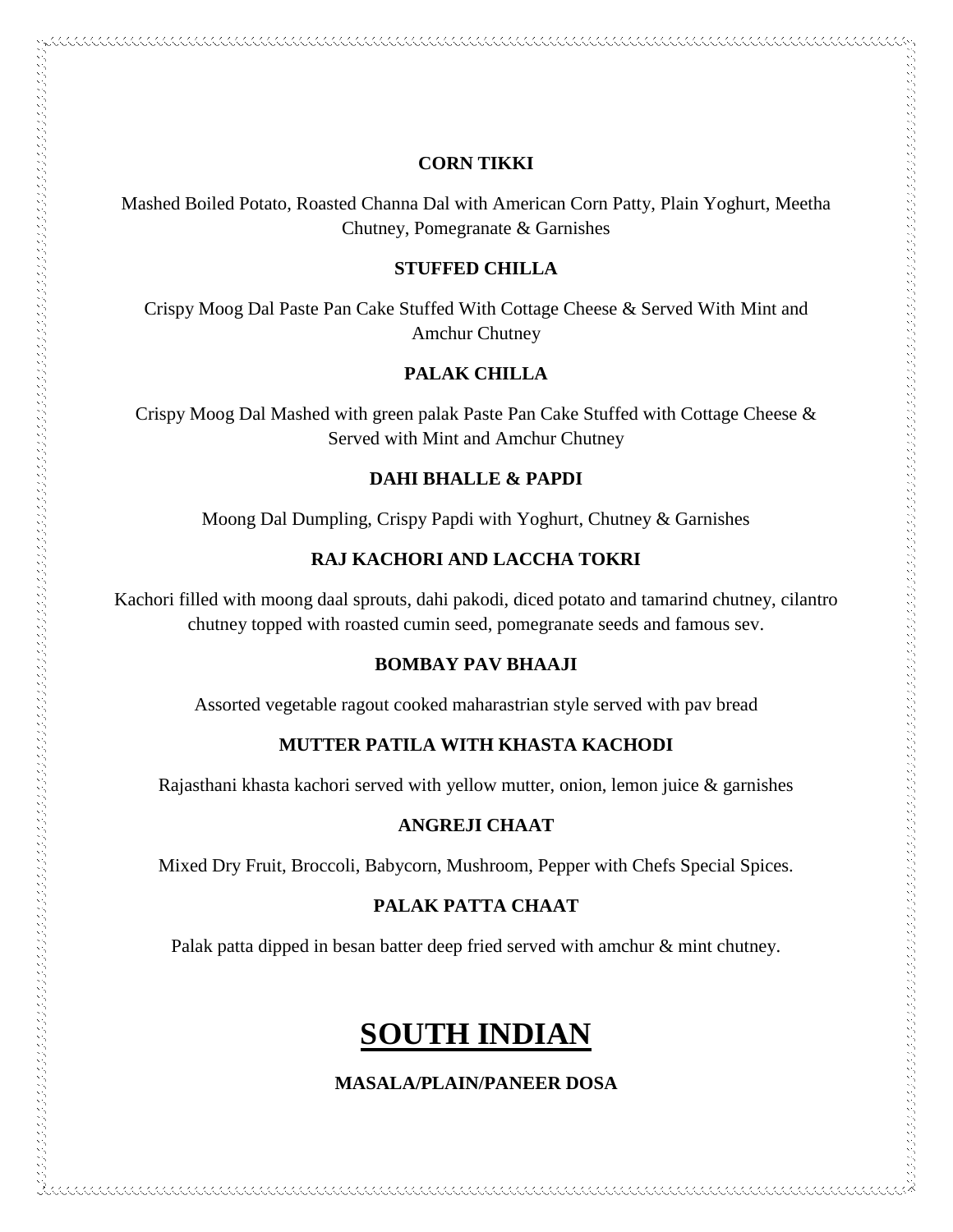# **IDLI**

Steamed Rice Dumpling

# **VADA**

Doughnuts shape south Indian lentil fritter

# **PANIYARAM IDLI**

Steamed rice small dumpling coated with mysore masala

# **UTHAPAM**

Crispy south Indian pan cake with onion, tomatoes, coriander & chilli.

**Accompaniments**: Sambar, coconut chutney, coriander chutney, mint chutney & tomato chutney

# **LIVE FRUIT STATION (8+8)**

# **IMPORTED**

 $\sim$  and the complex states of the complex states and the complex states of the complex states of the complex states of the complex states of the complex states of the complex states of the complex states of the complex s

### KIWI

DRAGON FRUIT MELON HONEY DEW CALIFORNIA GRAPES GUAVA

APPLE FUZI

THAI TAMARIND

AFRICAN PEARS

# **INDIAN**

WATERMELON PAPAYA PINEAPPLE RANI SARDA MANGO

**CHICKOO** 

STRAWBERRY

LYCHEE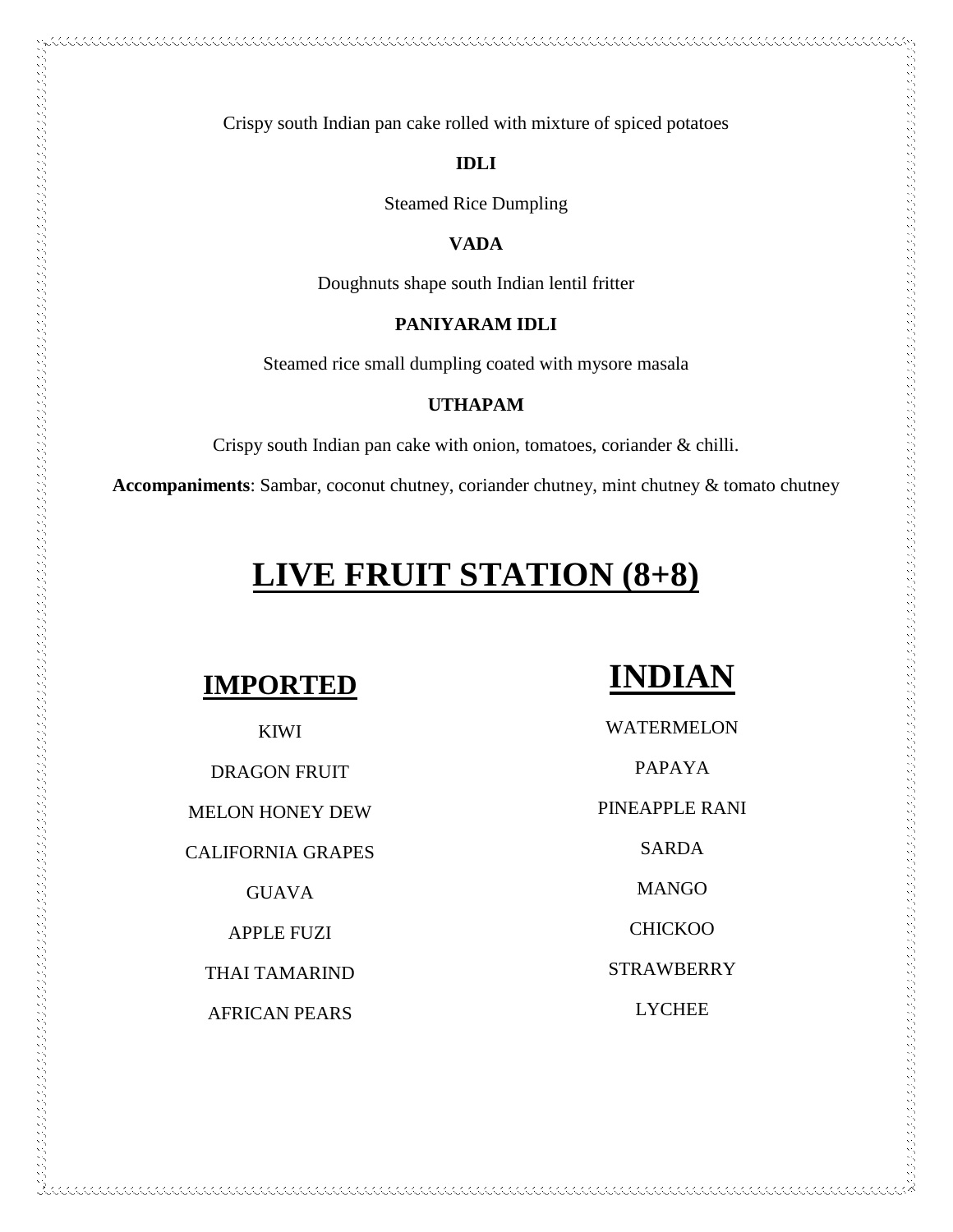# **APPETIZER**

# **WESTERN**

# **BEER BATTTER FRIED AUBERGINE**

Slices of Aborigine dip in Beer Infused flour batter & dip fried

# **PANKO CRUTED MUSROOM**

Panko crusted Button mushroom seasoned, dip fried and served with tartar sauce

### **FALAFEL WITH TAHINI SAUCE**

Deep Fried Patty Made Of Chickpea, Fava Beans, Garlic & Mediterranean Spices

# **POTATO GARLIC CHILLI BITES**

Mashed Potato, Chili Flakes, Garlic, Coated Bread Crumbed & Dip Fried

# **CHEESE JALLAPENO POPPERS**

いちのうしょう しょうしょう アイディング こうしょう こうしょう こうしょう こうしょう こうしょう こうしょう こうしょう こうしょう こうしょう こうしょう しょうしょう しょうしょう しょうしょう しょうしょう しょうしょう しょうしょう しょうしょう しょうしょう しょうしょう しょうしょう しょうしょう しょうしょう しょうしょう しょうしょう しょうしょう

Chopped Jalapeno, Cream Cheese, Crushed Potato, Crumbed & Dip Fried

#### **VEGETABLE CROQUETTES**

Assorted Vegetables Chopped, Marinate, Crumbed, Dip Fried & Served With Tartar Sauce

# **SPICY POTATO WEDGES**

Served With Ketch Up

#### **FRIED RISOTTO BALL**

Cooked Italian Arborio Rice Seasoned, Crumbed & Dip Fried

# **ORIENTAL**

# **CHINESE CHILLI CAULIFLOWER**

Cauliflower Coated, Dip Fried & Tossed With Soya Chili Sauces

### **PANEER SCHEZWAN**

Cottage Cheese Cooked in Spicy Chilly Sauce, Soya & Spring Onion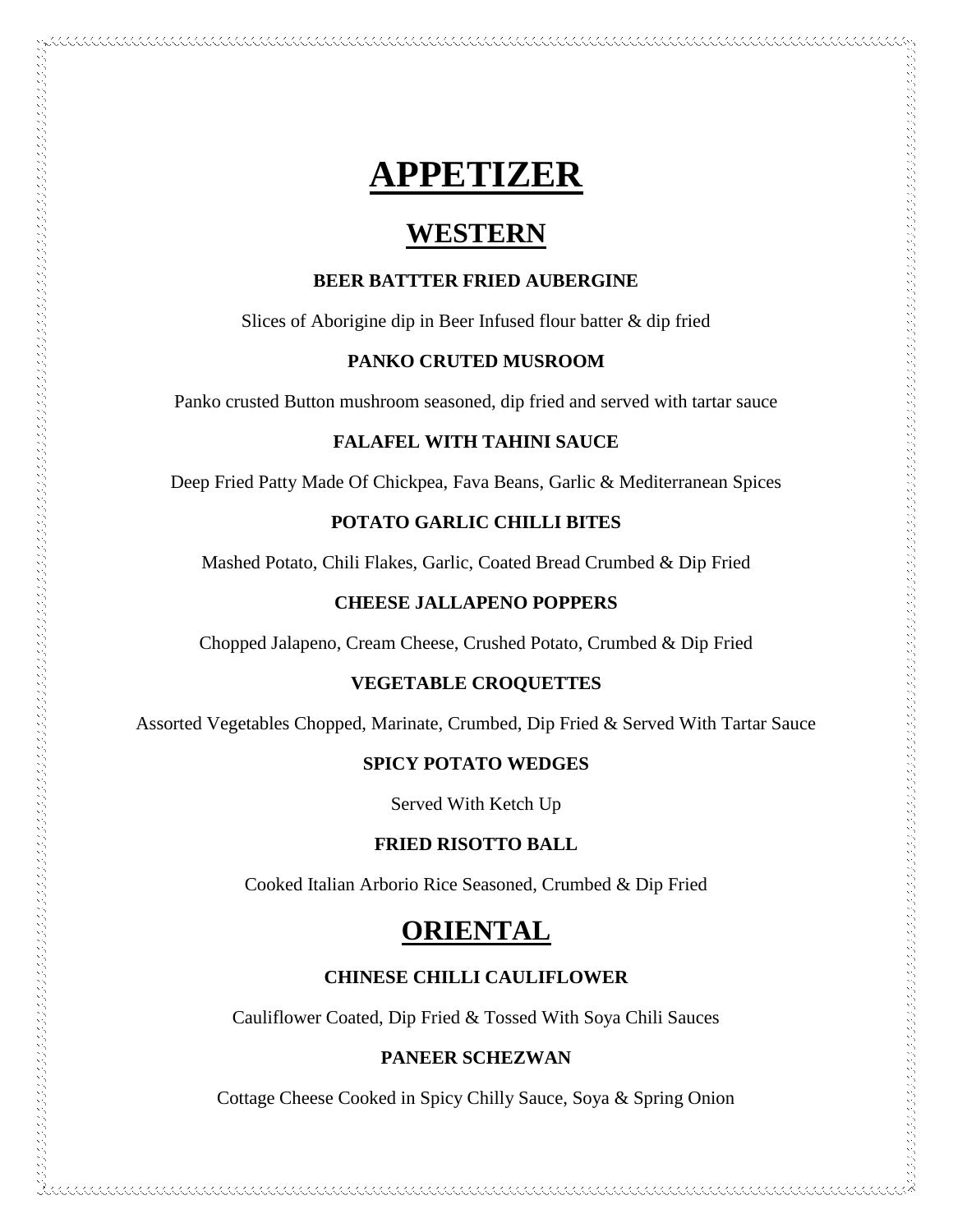# **VEG BALL IN MANCHURIAN SAUCE**

Assorted Mixed Veg Ball Cooked in Mild Soya Garlic and Ketch up Based Sauce

### **GOLDEN VEG WONTON**

Cabbage, Carrot, Chopped Capsicum Seasoned &Wrapped With Wonton Sheet

# **MUSHROOM SALT & PEPPER**

Crispy Button Mushroom Tossed With Soya, Crushed Pepper & Spring Onion

# **THAI SPRING ROLL**

Mixed Vegetables, Glass Noodles Rolled with Roll Sheet & Dip Fried

# **INDIAN**

# **PUDINA PANEER TIKKA**

Minty Flavor Paneer Tikka

# **PANEER TIKKA KALIMIRCH**

Black Pepper Flavored Spicy Paneer Tikka

# **CHHALI AUR PALAK KE KEBAB**

Sweet Corn, Spinach Minced, Marinated and Cooked in Tandoor

#### **SOYA MALAI CHAAP**

Soybean Chaap Marinated With Cashew, Garam Masala & Yoghurt

#### **AKHROTI KEBAB**

Potato, Green Chili & Walnut Mixture Patty Dip Fried and Served With Mint Chutney

# **ANARI SHEIKH KEBAB**

Mashed cottage cheese, pomegranate seed, seasoned with Indian spices & skewered

# **POTLI SAMOSA**

Potato & Peas Filled turn over shaped samosa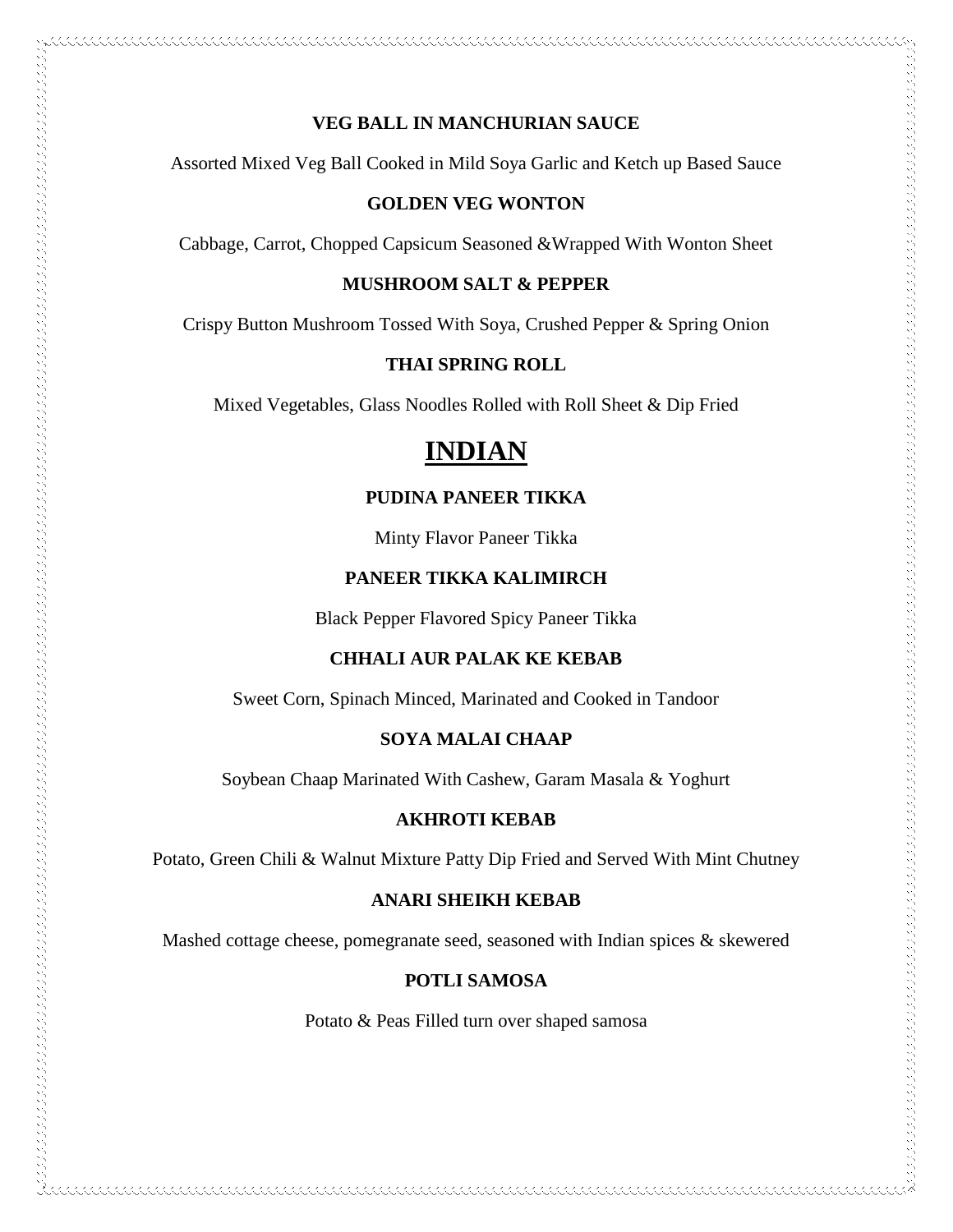# **LIVE SNACKS COUNTER**

# **SINGAPOORI DIMSUM**

SCHEZWAN MUSHROOM

# MIXED VEG CORIANDER

SPINACH & CORN

# STUFFED BELPEPPER

STUFFED EGGPLANT

ACCOMPANIMENTS: SPICY TOMATO CHILLI CHUTNEY, SOYA SAUCE, CHILLI VINEGAR

# **SHWARMA**

Cottage cheese marinated in Arabian spices and cooked on shwarma grill & stuffed in pita breadwith hummus & fattoush salad.

# **THIN CRUST PIZZA**

MARGARITA

PIZZA VEGETARIANA

THREE CHEESE PIZZA

**CONDIMENTS:** Mushroom, Peppers, Basil, Artichoke, Asparagus, Cherry Tomato, Pineapple, Zucchini, Olives, Oregano, Tomato Sauce, Grated Mozzarella, Blue Cheese, Goat Cheese

# **PERI PERI GRILL**

Whole potatoes bell peppers and exotic veggies with herbs and marinated with peri peri and sautéed on grill.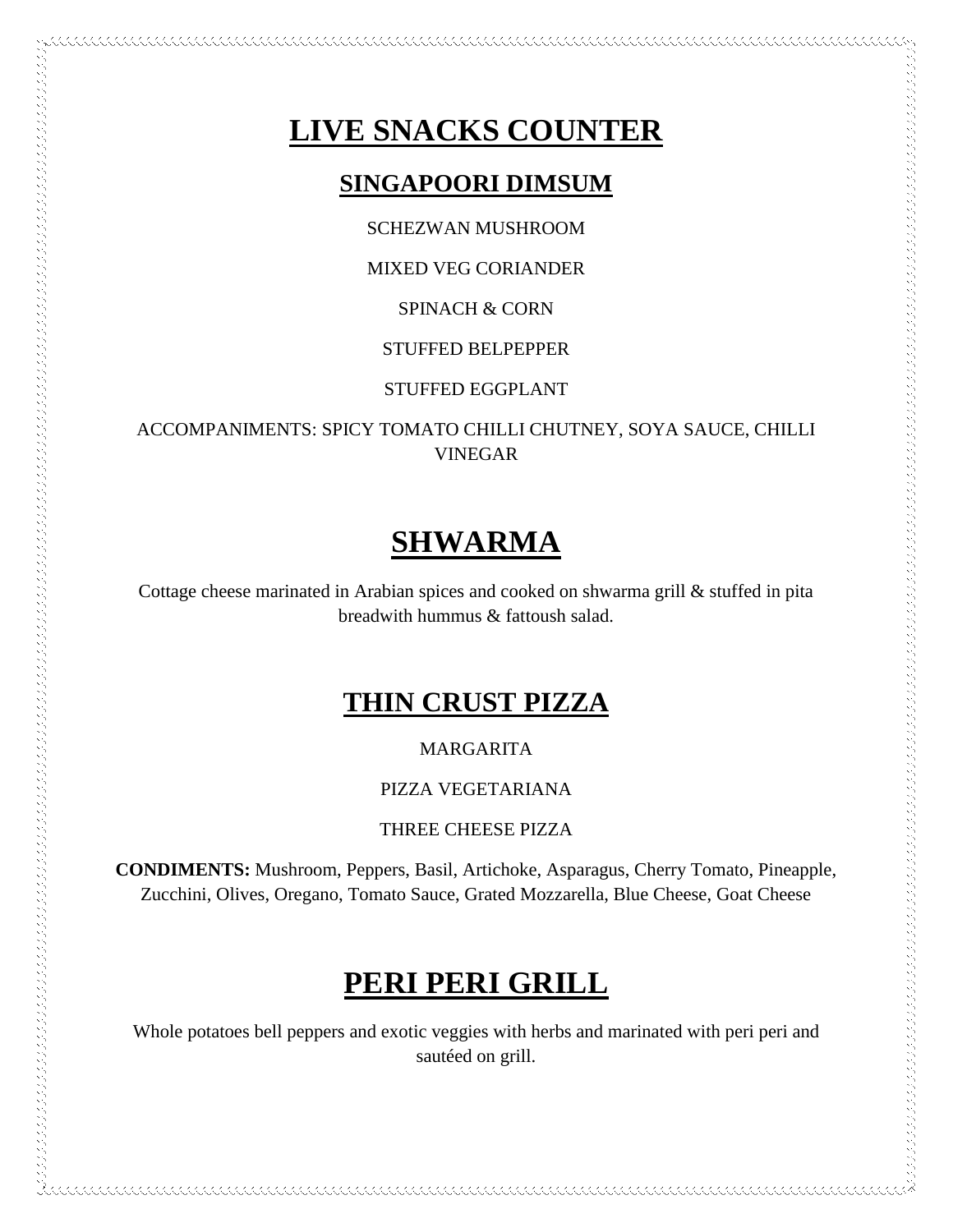# **SOUP STATION (ANY TWO)**

BROCCOLI & ALMOND SOUP

ROASTED TOMATO BASIL SOUP

VEGETABLE MANCHOW SOUP

LEMON CORIANDER SOUP

SWEET CORN SOUP

MINESTONE SOUP

CREAM OF TOMATO

TAMATAR DHANIYA KA SHORBA

# **SELECTION OF CHEESE**

CAMEMBERT (SOFT FRENCH CHEESE) ROQUEFORT (FRENCH) PECORINO (ITALIAN CHEESE) EDAM (NETHERLAND)

アルフィング アンディング アンディング アンディング アンディング アンディング アンディング アンディング アンディング アンディング アンディング アンディング アンディング アンディング アンディング・アンディング アンディング アンディング アンディング アンディング アンディング アンディング アンディング アンディング アンディング アンディング アンディング

# **TAPAS**

# **PAN TUMACA**

Spanish Garlic bread rubbed with fresh tomato

#### **NACHOS CON-VEGETARIANA**

Crispy tortilla chips topped with chilli, vegetables, salsa, cheddar cheese & salsa

# **GAZPACHO**

Classic Cold Tomato Soup with Brunnoise of Pepper & Extra Virgin Olive Oil

# **ACEITUNAS MIXTUS**

Mixed Olives Marinated With Pepper &Onions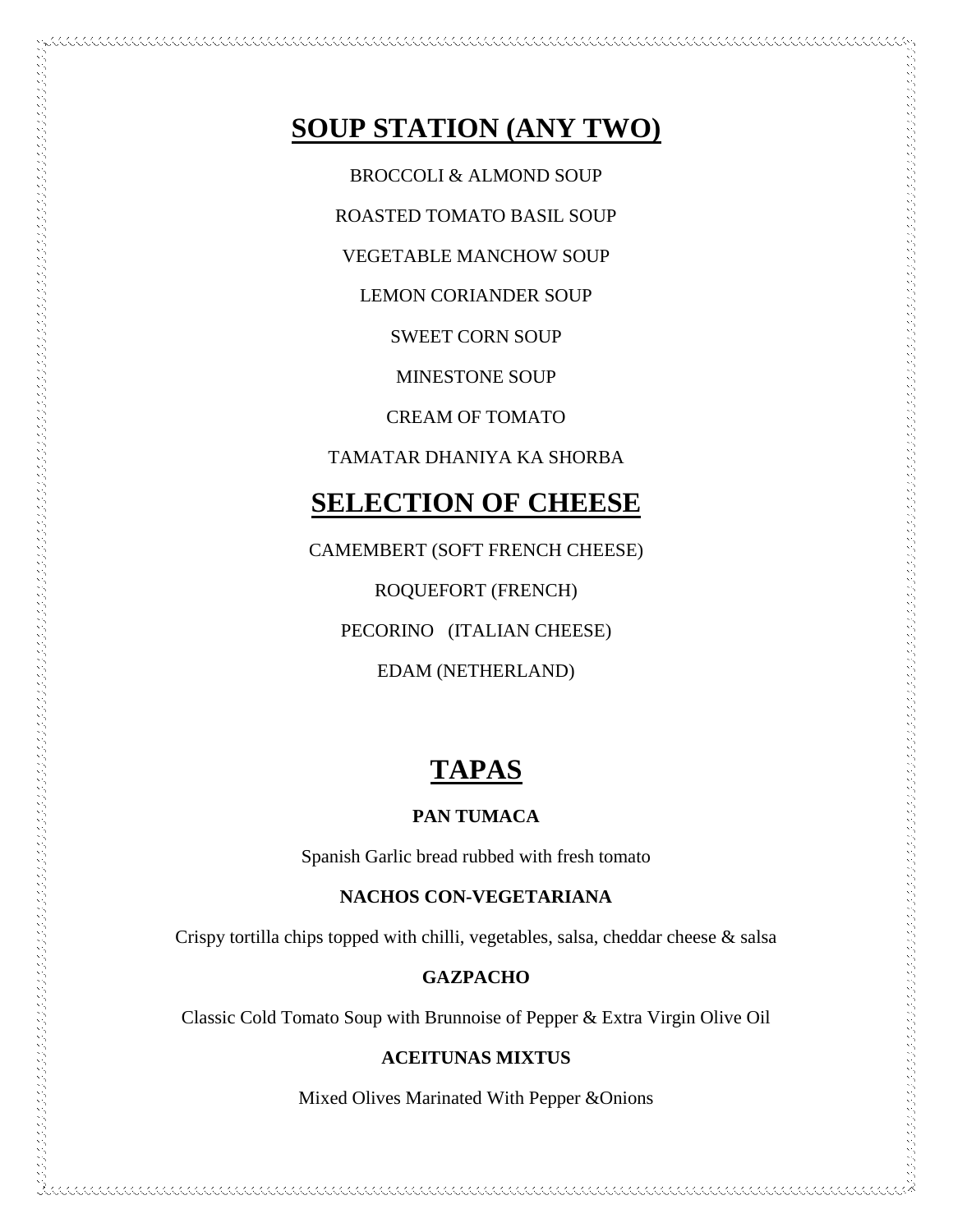# **POTATO BRAVAS**

Fried Potatoes with Spicy Tomato Sauce

#### **PIMINTOES RELLENOS VEGETARIANA**

Vegetables & Cheese Stuffed Baby Pepper

# **CHILLED SHOBA NOODLES IN CUCUMBER CUP**

Cooked Japanese soba noodles filled in fresh English cucumber cup

#### **GUACALOME BRUSCHETTA**

Creamy Avocado Salsa on French toast

# **MEDITERRANEAN CORNER**

# **SELECTION OF MEZZEH**

### **HUMMUS**

Chickpeas, Garlic, Tahini & Olive Oil Based Dip

 $\sim$  and  $\sim$  and  $\sim$  and  $\sim$  and  $\sim$  and  $\sim$  and  $\sim$  and  $\sim$  and  $\sim$  and  $\sim$  and  $\sim$  and  $\sim$  and  $\sim$  and  $\sim$  and  $\sim$ 

#### **BABAGANOUZ**

A Delicious Aborigine Dip with Chopped Onion, Tomato &Olive Oil

# **MUHAMARA**

Roasted Red Pepper Dip with Garlic, Walnut & Olive Oil

#### **FATTOUSH**

Combined Mix Green, Pepper & Toasted Pita Bread Salad

#### **MARINATED OLIVES**

Mixed Olives Marinated With Olive Oil, Chopped Herbs & Chilli Flakes

# **FALAFEL**

Dip Fried Patty Made Of Chickpea, Fava Beans, Garlic, Tahina & Olive Oil

*CONDIMENTS: Pita bread, ice berg, mayonnaise, garlic sauce &Arabic pickle*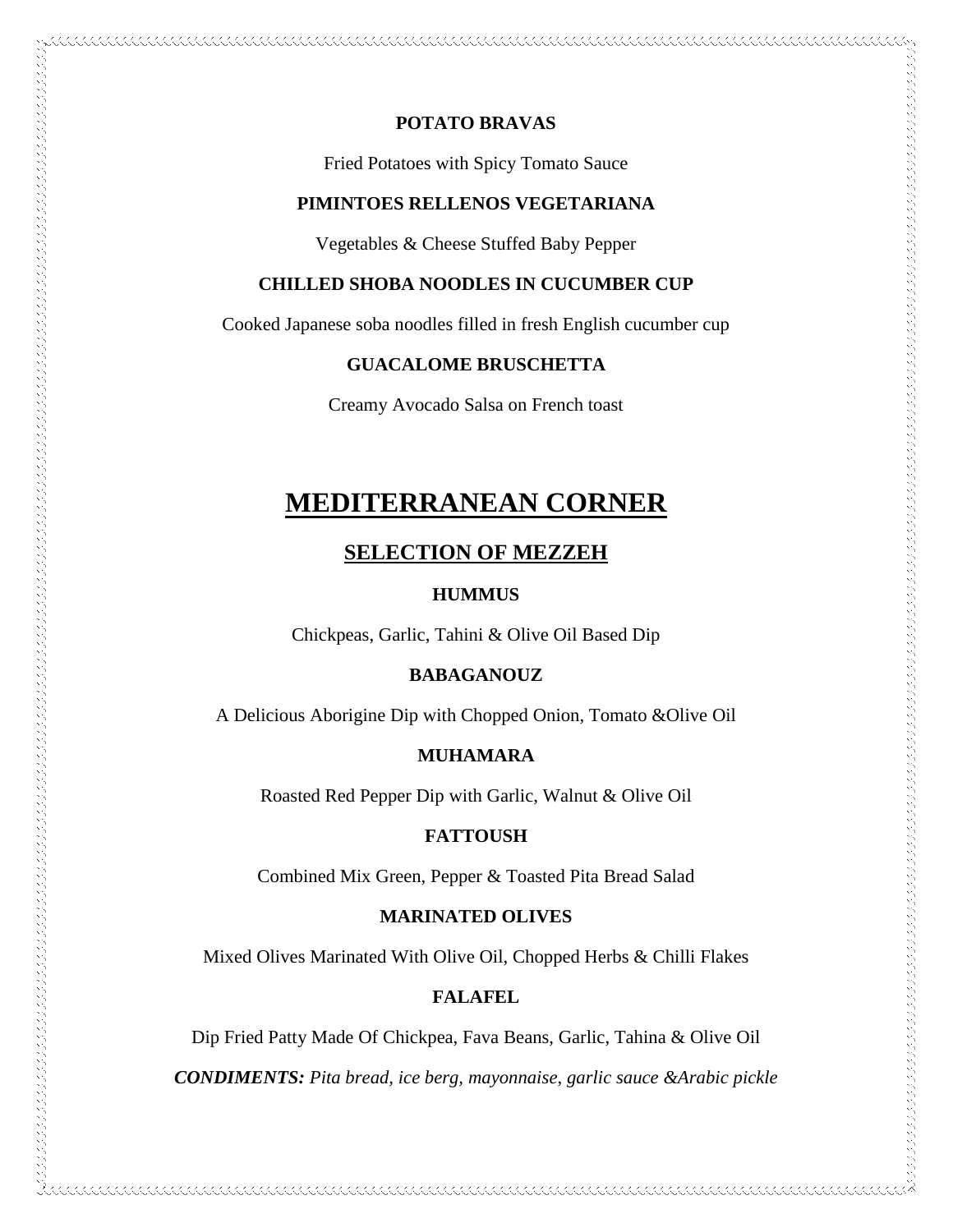# **SALAD BAR**

### **WESTERN SALADS**

### **SWEET CORN & TRICOLOR PEPPER SALAD**

American corn, mixed pepper &vinaigrette dressing

#### **GREEK FETA SALAD**

Diced English Cucumber, Cherry Tomato, Peppers, Olive, Feta Cheese & Lemon Dressing

# **RED CABBAGE & CARAWAY SEED SALAD**

Shredded Red Cabbage, Caraway Seed with Mayonnaise Dressing

### **BEETROOT&ORANGE SALAD**

Baby Beetroot, Orange Slices, Seasoning & Orange Dressing

#### **RUSSIAN SALAD**

Mixed Vegetable, Fruits Tossed In Creamy Mayo Dressing

# **INSALATA CARPRESS**

Plum Tomato & Bruccocchine Salad with Pesto Drizzle

# **ORIENTAL SALAD**

# **SOM TAM**

Shredded Raw Papaya, Tomato Strips, Cherry Tomato, Roasted Peanut, Cilantro, Green Onion with Fish Sauce

# **THREE BEANS SALAD**

Kidney Beans, Garbanzo Beans, Green Beans, Chopped Red Onion, Canola Oil & Vinegar Dressing

### **WATERCRESS, TANGERINE & AVOCADO SALAD**

Rice Vinegar, Sesame Oil, Freshly Grated Ginger, Finely Chopped Shallot Dressing

# **KOREAN KIMCHI**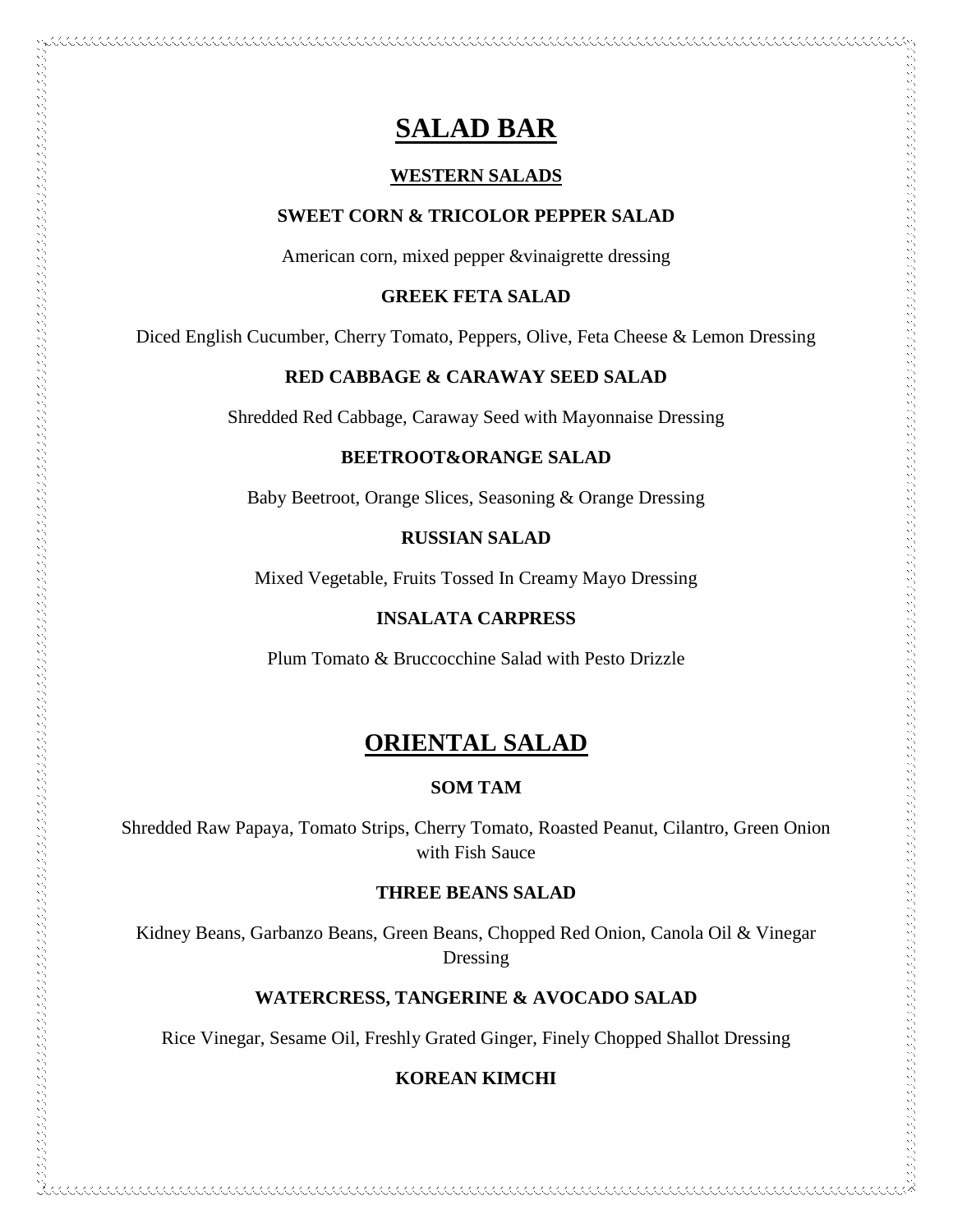Spicy Korean Cabbage Salad

# **INDIAN SALADS**

# **KATCHUMBAR SALAD**

Diced Spicy & tangy mixed vegetable salad

# **ALOO CHANNA CHHAT**

Boiled Potato, Chickpea, Onion, Tomato, Chat Masala, Chilli Powder & Mint Chutney

# **KOSAMBARI SALAD**

Moong Dal salad with cucumber, tomato & lemon juice

# **GOAN VILLAGE SALAD**

Shredded Cabbage, Carrot, Green Capsicum with Vinegar Dressing

# **CONDIMENTS**

**LETTUCE:** ICEBERG, LOLLO ROSSO, ENDIVES, FRISSE, RED OAK &ROMAIN

**TOPPING:** SUNDRIED TOMATO, MARINATEDARTICHOKE, MARINATEDOLIVES, PICKLED ONION, GARLIC CROUTON, SWEET CORN, TOMATOES, CUCUMBER, ONION, CARROT PEPPER

**DRESSINGS:** THOUSAND ISLAND, FRENCH DRESSING, BALSAMIC DRESSING, HONEY MUSTARD DRESSING, NAMJIM SAUCE & EXTRA VIRGIN OLIVE OIL

# **MAIN COURSE**

# **INDIAN**

# **PANEER TIKKA BUTTER MASALA**

Jehan chef's special

# **DAL BUKHARA**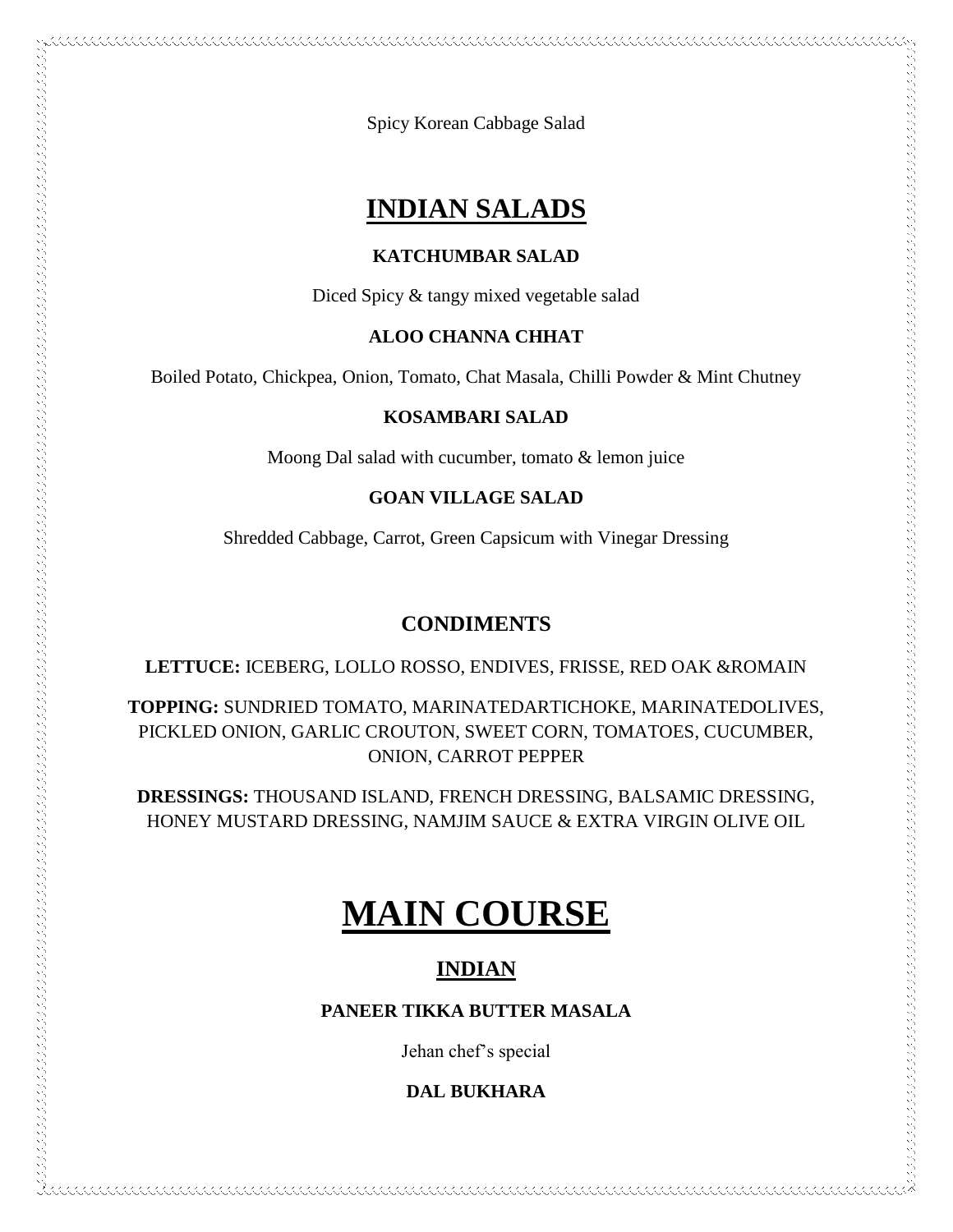Black Urad Soaked & Cooked Over Night on Tandoor with Lots of Butter & Tomato Puree

# **MALAI KOFTA**

Veg dumplings cooked in cashew nut gravy

#### **KAJU MUTTER MAKHANA**

Green peas cooked in tomato puree with traditional indian spices with special ingredients like kaju and makhana.

#### **MUTTER METHI MALAI**

Green peas and methi sag cooked with milk and tradition whole spice.

# **PUNJAB SE**

# **BAINGAN DA BHURTA**

Smokey Aborigine Minced & Cooked With Onion. Tomato & Green Chili

#### **SARSON KA SAAG (SEASONAL)**

Combination Of Fresh Mustard Leaf, Spinach Tempered With Garlic, Ghee & Served With Jaggery And Butter

#### **PIND DE CHHOLE AND CHUR CHUR NAAN**

Kabuli Channa Cooked With Chefs Special Spices Tempered With Fresh Garlic & Ghee

# **RAJMA RASMISA**

Pink kidney beans cooked with tomato puree, onion & spices

#### **PUNJABI KADI**

Besan, yoghurt based gravy tempered with mustard, curry leaves, asafetida & topped with spinach pakoda

# **KACHHI RASOI**

# **ALOO METHI**

Baby Potato, Fresh Methi Cooked in A Semi Dry texture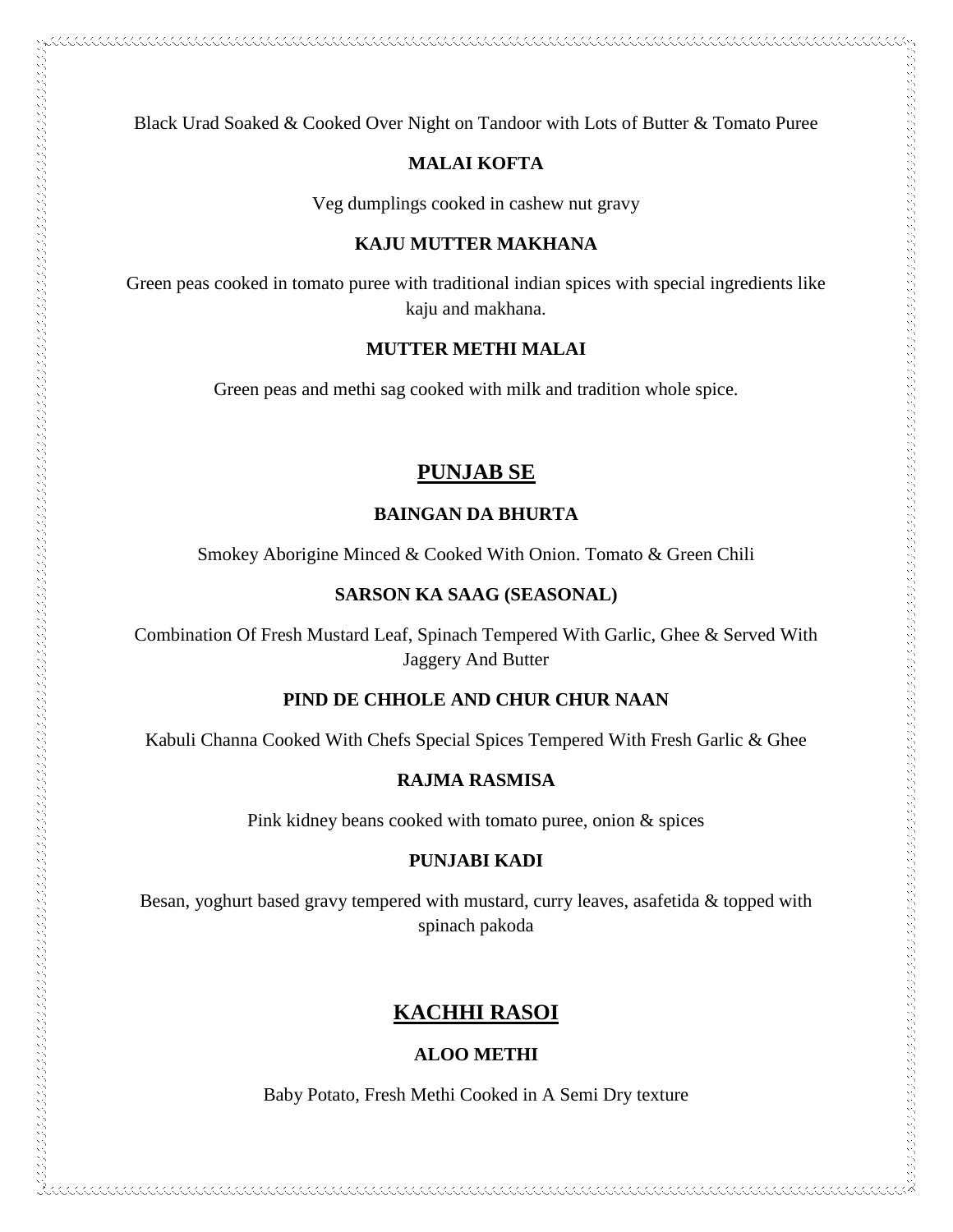# **BHARWAN TINDA**

.......................

Farm Picked Apple guard Stuffed with Onion, Chilli, Garlic Masala

### **MOOLI KA SAAG**

White radish, radish leaves chopped & cooked home style

# **ACHARI BAINGAN**

Baby whole aborigine marinated in advance and cooked with picked flavored gravy

### **DHABA DAL FRY WITH FULKA (LIVE)**

Channa dal tempered dhaba style with chili, onion & ghee

# **CHULHE PE TAWA**

VEG GALAUTI KABAB

RAM BABU PARANTHA

PANEER TAKA TAK

TAWA SUBZI

# **ORIENTAL**

# **STIR FRIED ASIAN GREENS**

Bokchoy, Chinese Cabbage, Broccoli, Green Beans, Snowpeas Cooked With Soya, Garlic & Sesame Oil

# **PANEER IN KUNG-PAO SAUCE**

Cottage Cheese Coated And Cooked Water chestnut & Chili Based Sauce

#### **PAD THAI NOODLES**

Thai Style Flat Noodles with Tamarind, Chilly & Peanut Crushed On Top

# **SCHEZWAN NOODLES**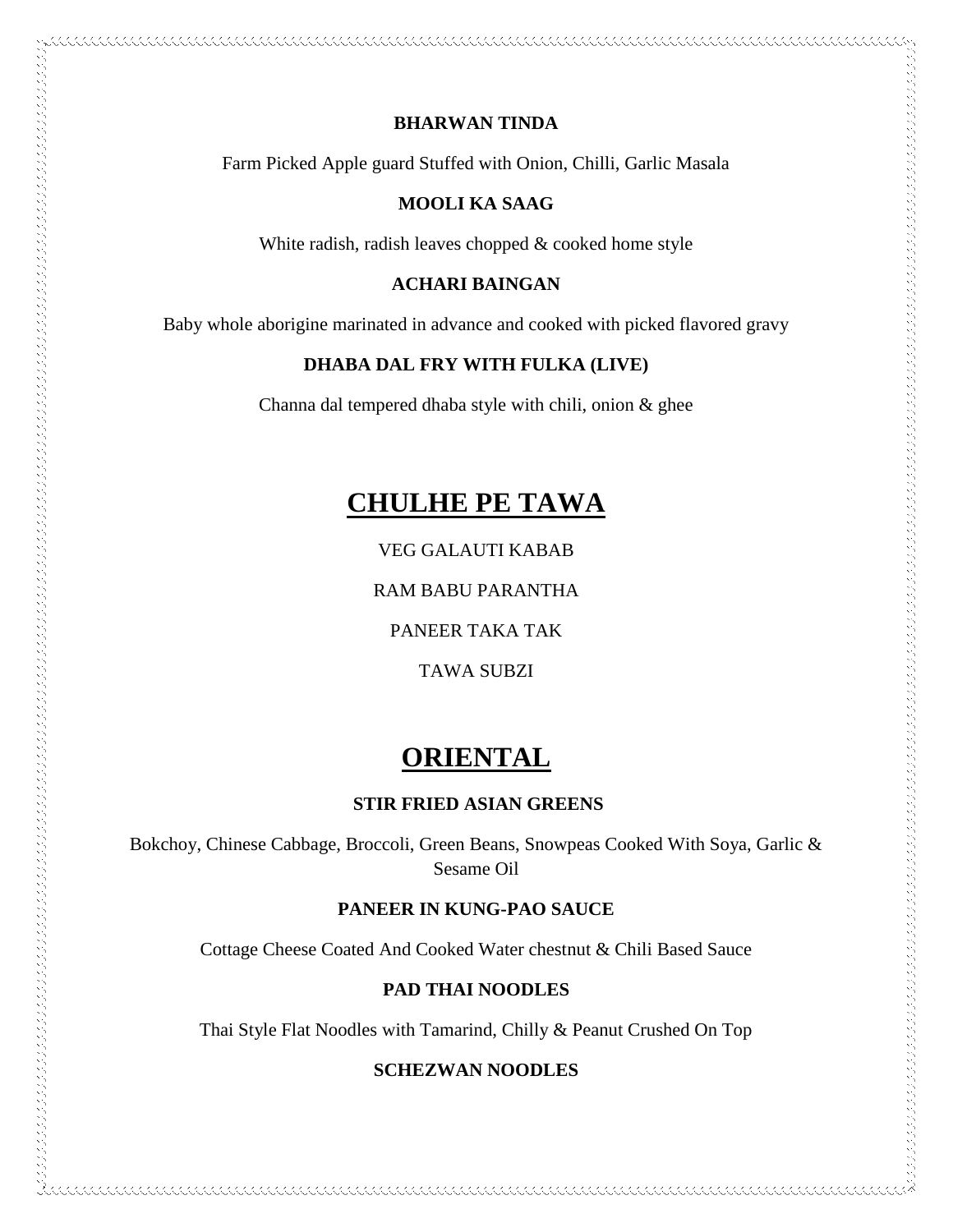Spicy Noodles with Soya Spring Onion & Vegetables

# **TEPPANYAKI LIVE**

Vegetables Portion of soba noodles or special sticky steamed or fried rice tossed with-

Grilled assorted mushroom oven bake tomatoes, bell pepper and lemon butter soya sauce

Seared potatoes with broccoli and asparagus in lemon grass and basil sauce

Spinach Pak Choy and silken tofu with ginger sesame sauce

Chinese cabbage shiitake mushroom, bean sprout, snow piece and carrots in chilly garlic sauce

# **CONTINENTAL**

### **CORN & SPINACH AU-GRATIN**

Sweet corn, sautéed spinach gratin ate with mozzarella cheese

 $\sim$  and the complete state of the complete state of the complete state of the complete state of the complete state of the complete state of the complete state of the complete state of the complete state of the complete s

# **HERBS PAPRICA ROASTED POTATO**

Rosemary infused potato wedges roasted with paprika powder

#### **IMAM BAYALDI**

Stuffed baked aborigine with cheese & dry fruits

#### **SAUTEED VEGETABLES**

Assorted English vegetables tossed with garlic & butter

# **LIVE PASTA**

#### **CHOICE OF PASTA**

### SPAGHETTIE, PENNE, FUSSILI, FARFALLE, FETTUCINNE

### **CHOICE OF SAUCES**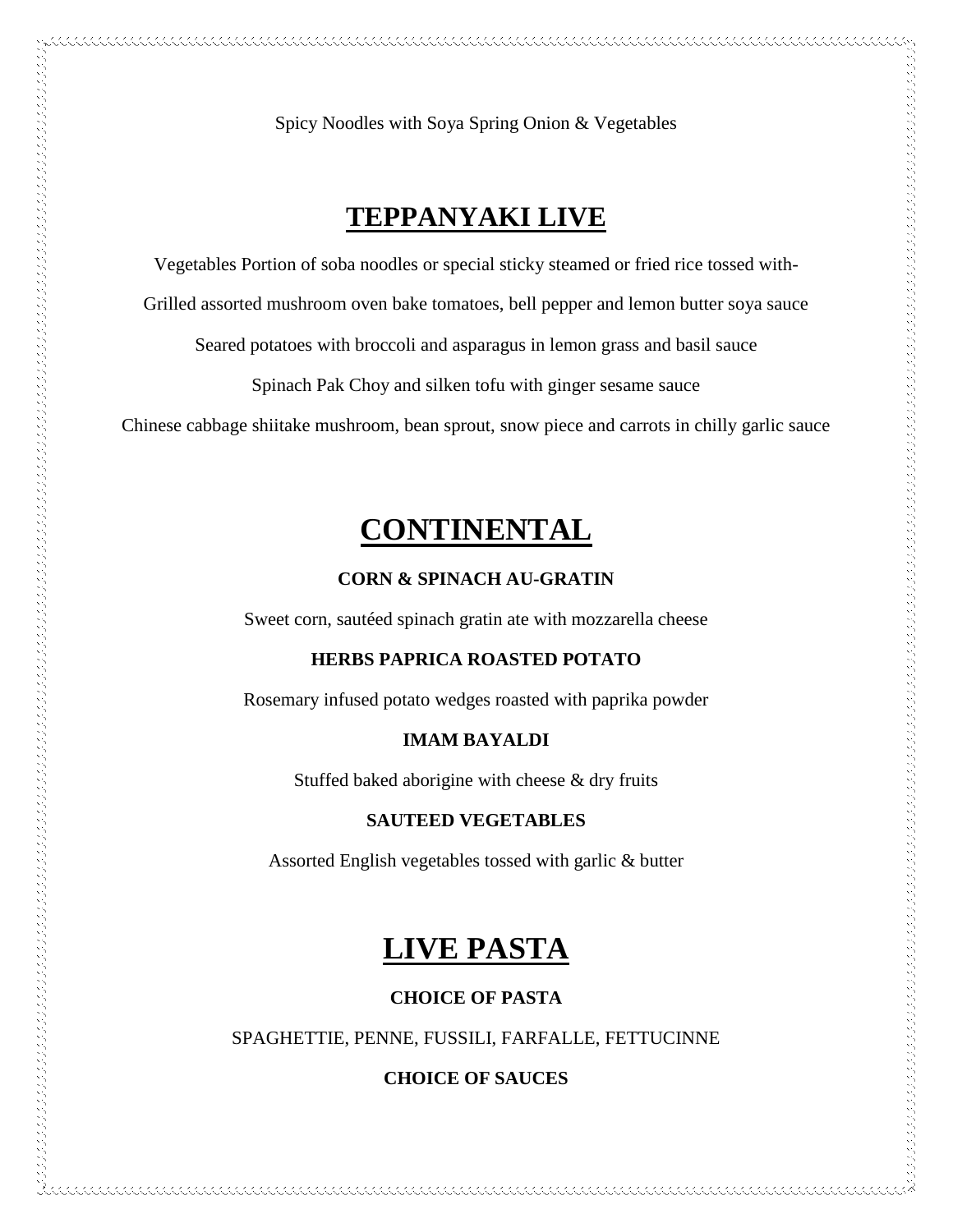TOMATO SUCE/PESTO/ALFREDO/BOLOGNNAISE/AGLIO OLIO PEPEROCHINO

# **CONDIMENTS**

TRI COLOUR PEPPER,AUBERGINE,OLIVES,ZUCHHINE,ASPARAGUS,CHERRY,ARTICHOKE TOMATO,BASIL,GARLIC,ONION,GARLIC BREAD,BREAD ROLLS

# **ASSORTED BREAD**

TANDOORI ROTI

METHI ROTI

### LACHHEDAR PARATHA

MISSI ROTI

MAKKI ROTI (SEASONAL)/CHUR CHUR NAAN

BUTTER NAAN

PUDINA PARATHA

KANDHARI NAAN

KASHMIRI NAAN

SHEERMAL

# **RICE /BIRYANI**

# **SARENGI PULAO**

Traditionally made of green peas, white channa, white kidney beans & corn

### **VEG DUM DUM BIRYANI**

Assorted mixed vegetable, yoghurt, brown onion cooked traditionally

# **PEAS PULAO**

Green peas, clarified butter, coriander with cooked basmati

\*\*\*\*\*\*\*\*\*\*\*\*\*\*\*\*\*\*\*\*\*\*\*\*\*\*\*\*\*\*\*\*\*\*\*\*\*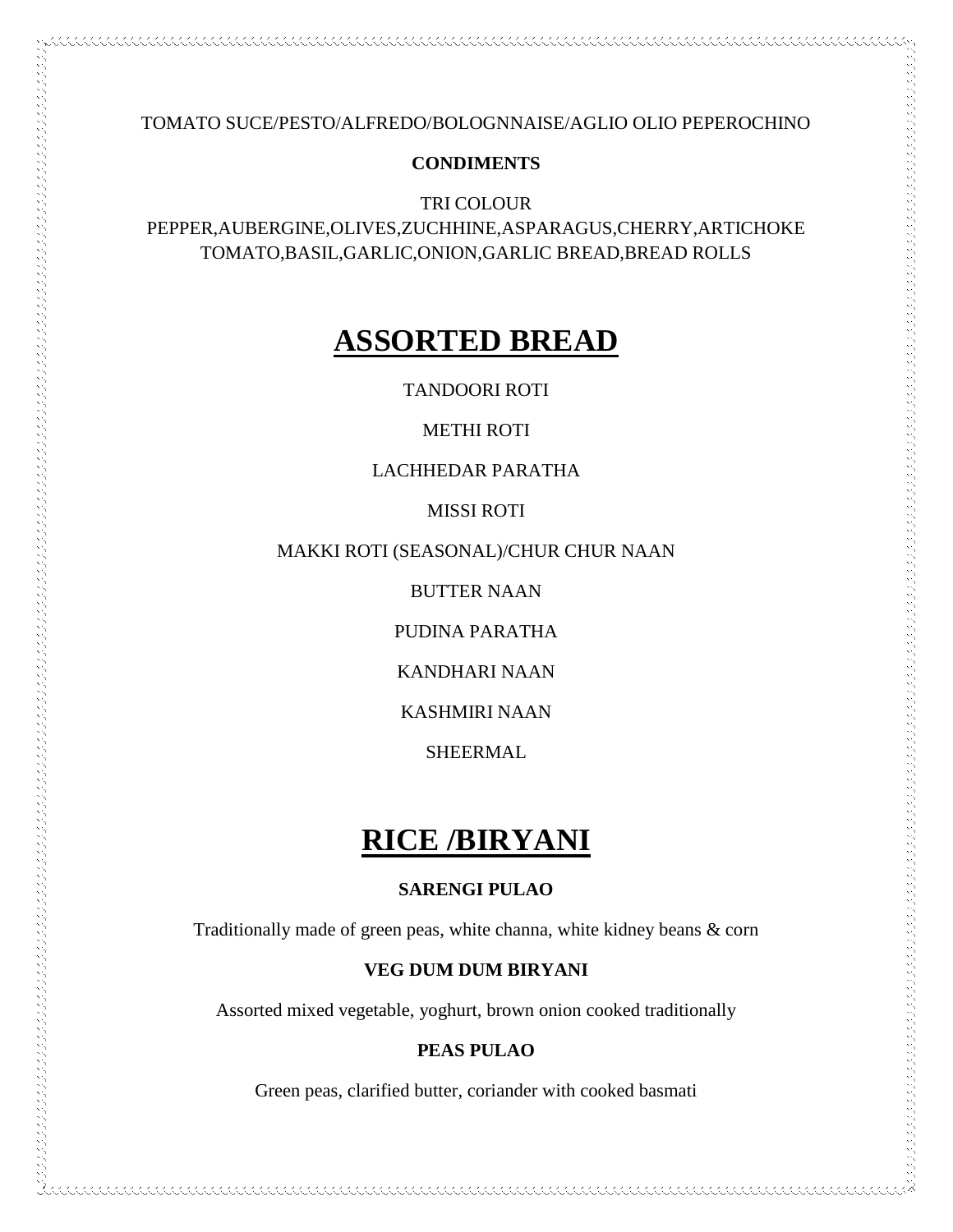# **GHEE RICE**

AAAAAAAAAAAAAAAAAAAAAAAAAAAAAAAAAAAAA

Rice tossed with clarified butter, cinnamon, bay leaf & clove

# **DAHI STATION**

MIXED RAITHA

DAHI BHALLA

PINEAPPLE RAITHA

CUCUMBER RAITHA

# **ASSORTED PAPADS**

MOONG DAL PAPAD SABUDANA PAPPAD LAL MIRCH PAPAD CHAWAL WADI HEENG PAPAD LIZZAT PAPAD

# **ASSORTED PICKLES**

MIRCH KA ACHHAR NIMBU KA ACHAR GAJAR KA ACHAR LEHSUN KA ACHHAR AAM KA ACHAR

AAAAAAAAAAAAAAAAAAAAAAAAAAAAAAAAA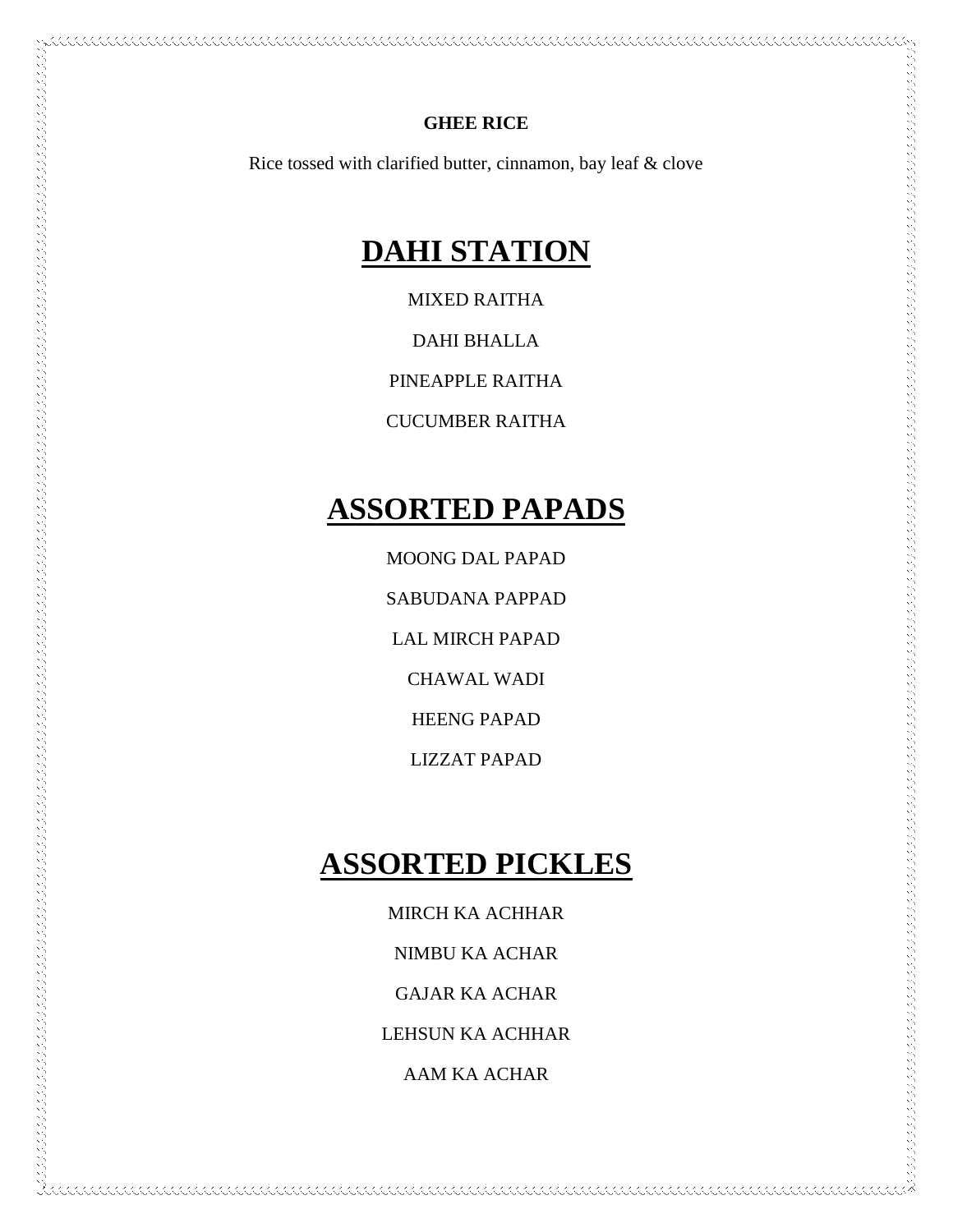ADRAK KA ACHAR GAJAR KA MURABA PINEAPPLE MURABA MEETHA ACHAR

# **DESSERTS**

# **WESTERN DESSERTS & PASTRIES**

GREEN TEA & CHOCOLATE MOUSSE

PINEAPPLE UP SIDE DOWN

DARK CHOCOLATE BROWNIE

WALNUT CARMEL PUDDING

TIRAMISU

STRAWBERRY CHEESE CAKE

FRUIT TART

ASSORTED PASTRIES: Orange/Chocolate/Black Forest/Pineapple

# **INDIAN DESSERTS**

# **HOT DESSERTS**

GAJAR KA HALWA (seasonal)

MOONG DAL HALWA

SINGADE KA HALWA

KIWI HALWA

KHUBANI KA MEETHA

KKKKKKKKKKKKKKKKKKKKKKKKKKKKKK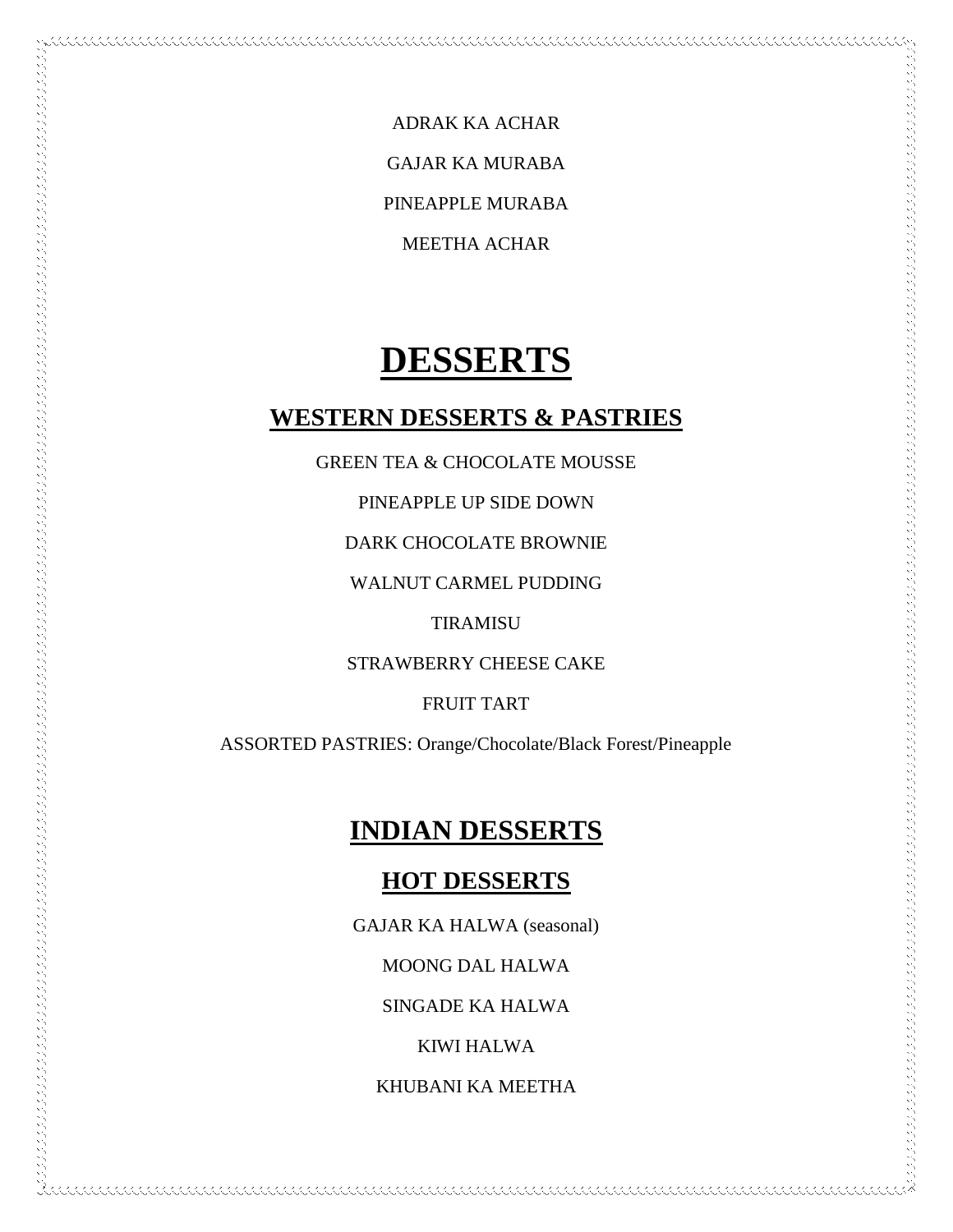GULAB JAMUN

JALEBI WITH RABRI (LIVE)

RABRI MALAI KI KHURCHAN (LIVE)

# **COLD DESSERTS**

RASGULLAH

RAJBHOG

MALAI PAAN

CHHENNA MAGGIE

ANGOORI RASMALAI

SHAHI TUKDA

KESARI KHEER

ROSE PETAL KHEER

SAKORA PHIRNI

# **SUGAR FREE SWEETS**

RASAGULLAH

KESARI KHEER

CHENNA PAIS

# **KULFI STATION**

RABRI KULFI

KESAR KULFI

ANARI KULFI

PAAN KULFI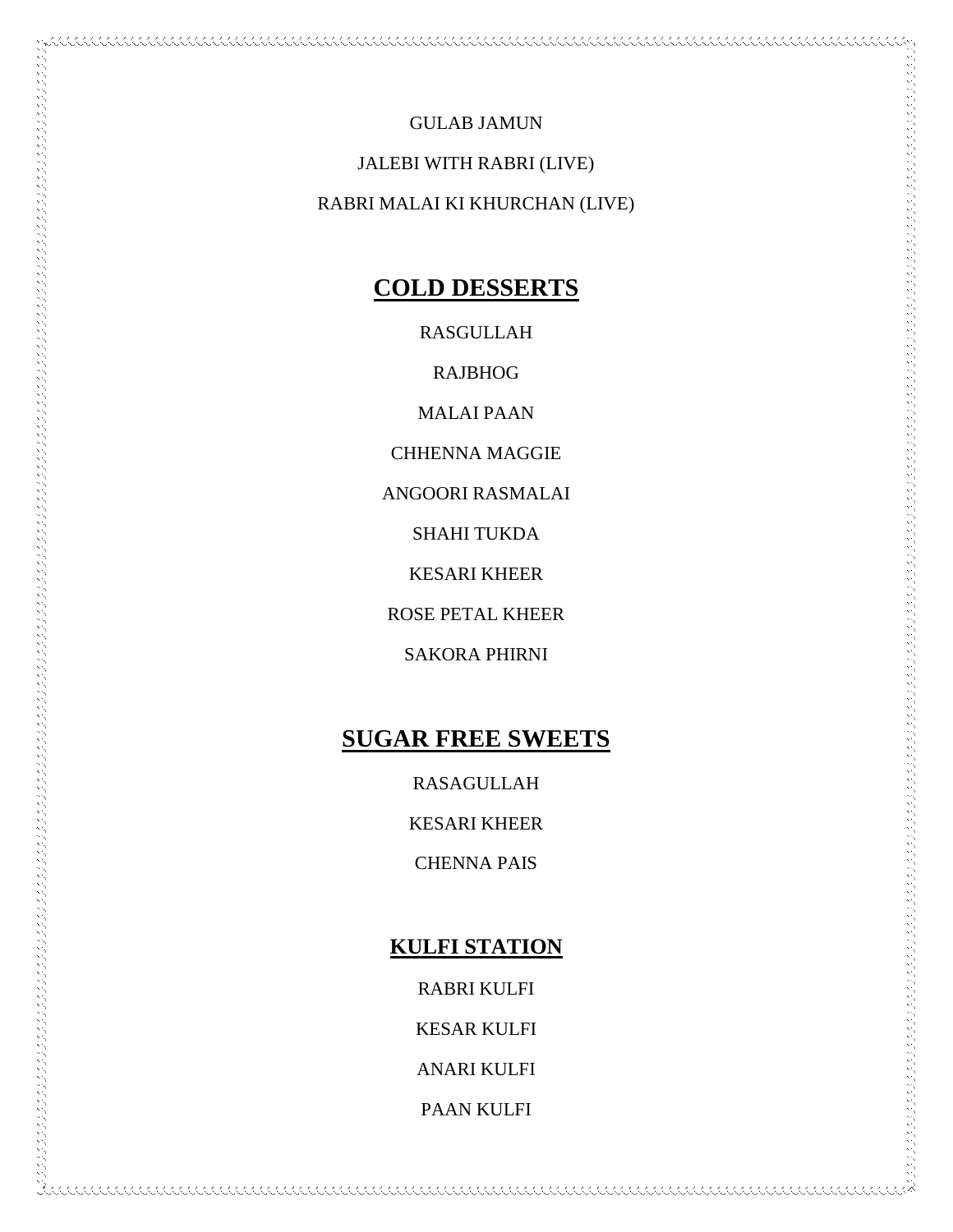# MIX FRUIT KULFI

# JAMUN KULFI

# **ICE CREAM PARLOUR**

VANILLA

**CHOCOLATE** 

**STRAWBERRY** 

BUTTERSCOTCH

Serve with Chocó & mix fruit sauce topped by nuts and fruits.

# **SELECTION OF AUTHENTIC CUISINE (ANY TWO)**

しょうしょう きょうこう こうこうこう こうこうこう こうこう こうきょう アイディング アイディング アイディング アイディング アイディング アイディング アイディング アイディング アイディング アイディング・ファイン アイディング・ファイン アイディング・ファイン アイディング・ファイン アイディング・ファイン アイディング・ファイン アイディング・ファイン

# **MUGHLAI**

# **SUBZ SHAHI KORMA**

Assorted mixed veg, paneer cooked mildly in cashew based gravy

# **DINGRI KAAJU MUTTER**

Button mushroom cooked with fried cashew nut & butter based gravy

# **PALAK KOFTA CURRY**

Cottage cheese, vegetable dumpling cooked with creamy spinach based gravy, kasori methi & butter

# **PANEER PASANDA**

Paneer Sandwich Stuffed With Mint, Grated Paneer & Cooked With Shahi Gravy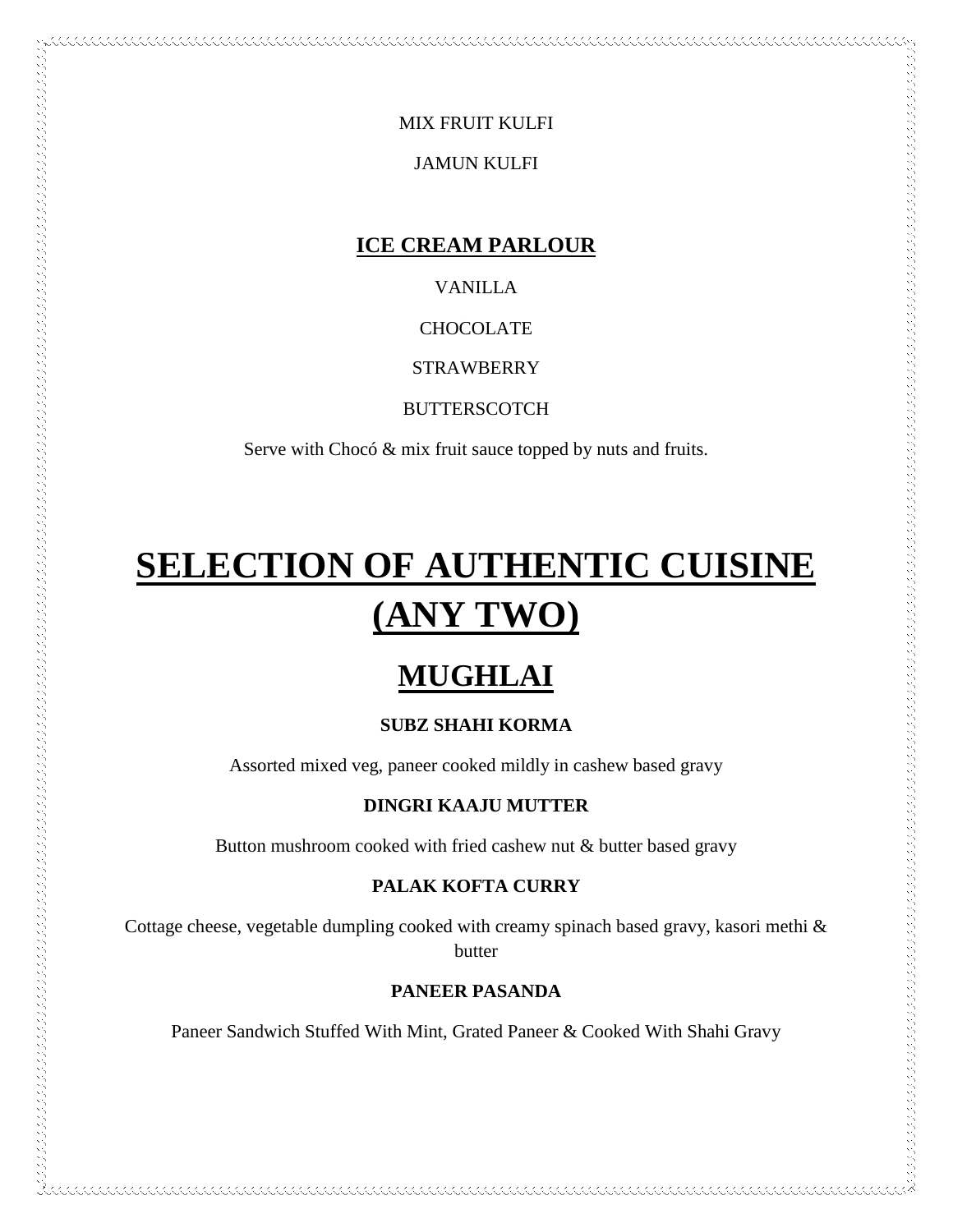# **RAJASTHANI**

# **DAL BATI & CHURMA**

Combination Of Cooked Dal, Mini Flour Dumpling & Crumbled Flour And Ghee

# **MANGODI PAPAD KI SUBZI**

Moong Dal badi & fried papad in gravies

# **GATTA CURRY**

Gram Flour Dumpling Cooked With Yoghurt Based Gravy

# **KER SANGRI**

Rajasthani Pickled Vegetable

# **KASHMIRI**

# **DUM ALOO KASHMIRI**

Small potatoes boiled and marinated with kashmiri spices cooked in homemade tomato puree

# **RAJMA KASHMIRI WITH STEAM RICE**

Red beans soaked overnight, boiled with whole Indian spices cooked with Indian tomato puree

# **NADROO YAKHINI**

Lotus stem marinated in curd batter cooked with traditional whole spice of Kashmir in rich authentic dry fruits gravy.

# **GOBHI YAKHINI**

Stems of cauliflower marinated in curd batter cooked with traditional whole spice of Kashmir in rich authentic dry fruits gravy.